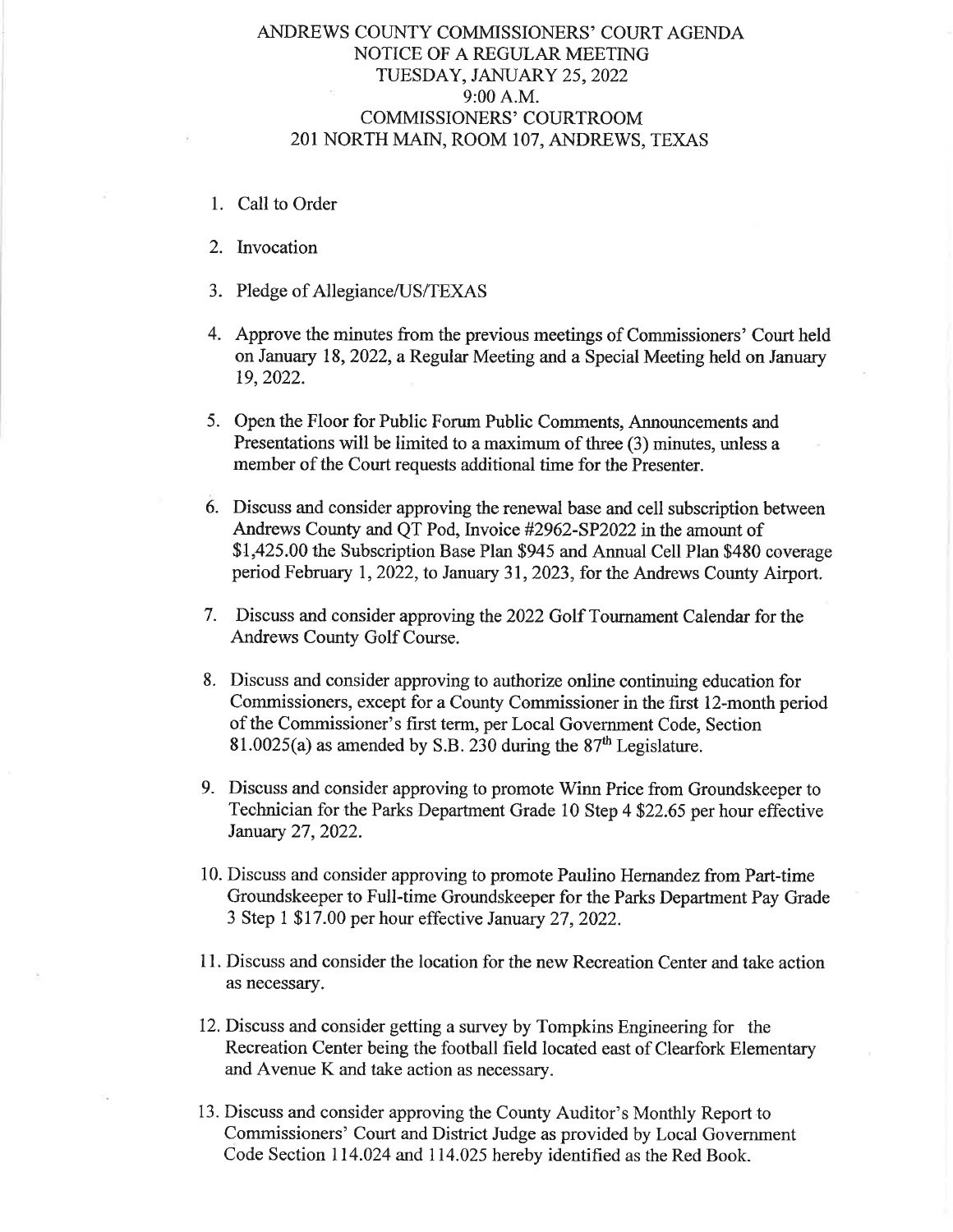- 14. Consider Approving the various Budget Amendments for the 2021-2022 Budget Year under Local Government Code 111.010(D).
- 15. consider approving the payment of Financial obligations and Payroll for Andrews County and Cancel All Warrants.
- 16. Entertain a Motion to Adjourn.

Persons who do not wish to attend the Andrews County Commissioners' Court Meeting in person may join Via Zoom Feed at:

https://us02web.zoom.us/i/83616147868?pwd=aVFJ0IVak5RMFNOenFYTINGY3pIUT09 Meeting ID: 878 8223 3038, Passcode: 473152, One Tap Mobile: +13462487j99

In accordance with Title III of the American with Disabilities Act, we invite all attendees to advise us of any special accommodations due to disability. Please submit your request as far as possible in advance of the meeting you wish to attend.

As authorized by the Texas Govemment Code, the Commissioner's Count of Andrews County, Texas reserves the right to adjourn into Executive Session at any time during this meeting to discuss any of the matters listed above as they may relate to Texas Government Code Section 551.071(l) Consultation with Attomey about pending or contemplated litigation or settlement offers. Texas Government Code Section 551.071(2) (Consultation with Attorney when the Attorneys obligations under the Texas Disciplinary Rules of Professional Conduct of the State Bar of Texas conflicts with Chapter 551 of the Texas Government Code). Texas Government Code Section 551.072 (Deliberations about Real Property), Texas Government Code 551.073 (Deliberations about Gifts and Donations), Texas Government code 551.074 (Personnel Matters), Texas Government Code 551.0745 (Deliberations about a County Advisory Body), Texas Government Code 551.076 (Deliberations about Security Devices), and Texas Government Code 551.087 (Economic Negotiations). In the event that the Court adjoums into Executive Session unless otherwise specified on the agenda, the Court will announce any other parties who are authorized to be present during the deliberations in Executive Session and will announce under that section of the Texas Government Code the Commissioners Court is using as its authority to inter to Executive Session.

Marki Joto

Charlie Falcon, County Judge

 $\overline{a}$  $\overline{\mathbb{C}}$ F l--' F  $\leq$  $_{\odot}$  $\circ$  $\begin{matrix} \Xi \succ \ \Xi \end{matrix}$  . UEF (J<br>UOF (J e:<br>E  $20$ tru<br>OR 3  $\Xi^{\bf Z}$  .  $\Xi$ l-\*